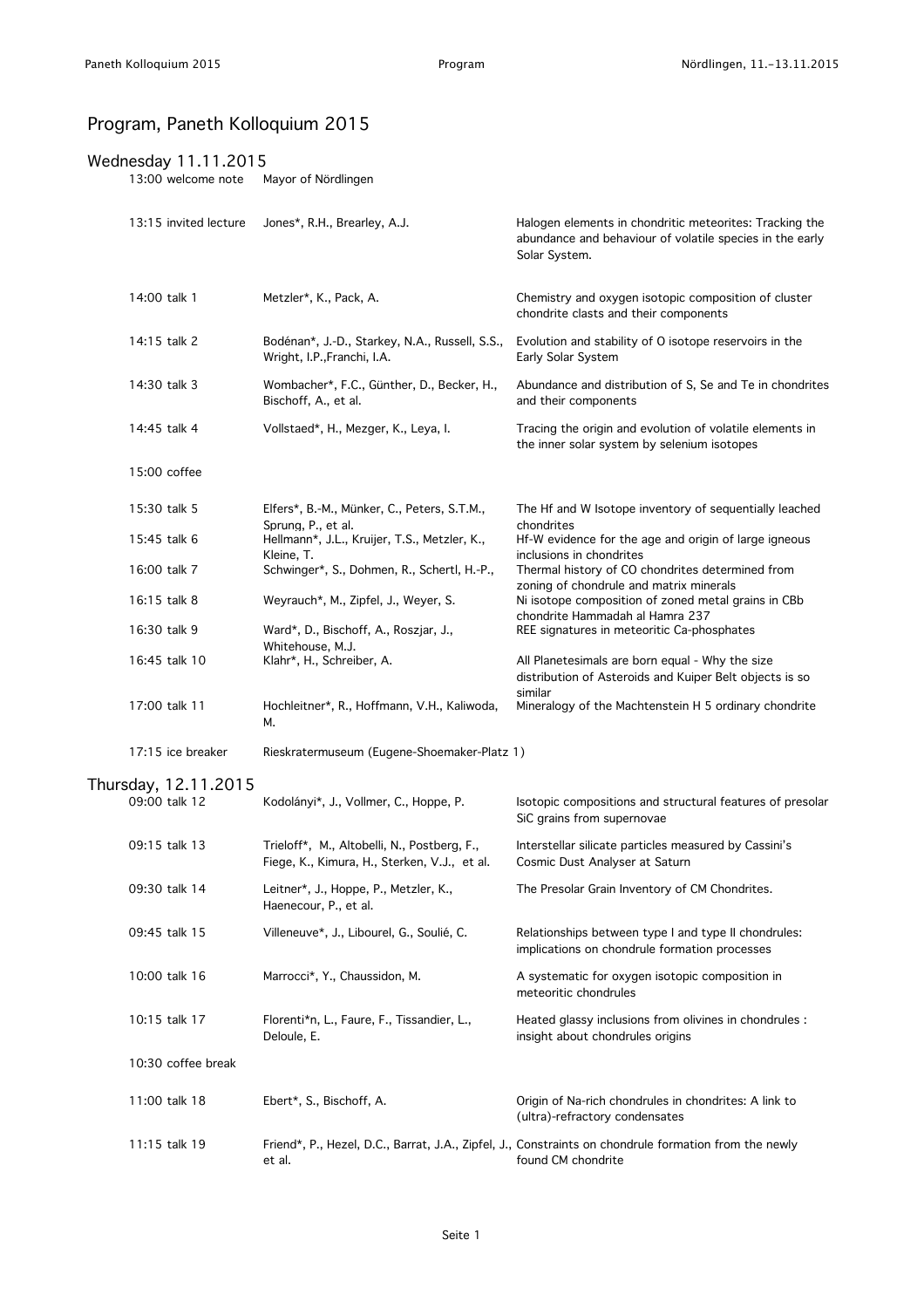| Thursday, 12.11.2015 (cont.)                                                                 |                                                                      |                                                                                                                                                          |  |  |  |  |
|----------------------------------------------------------------------------------------------|----------------------------------------------------------------------|----------------------------------------------------------------------------------------------------------------------------------------------------------|--|--|--|--|
| 11:30 talk 20                                                                                | Budde*, G., Kleine, T., Kruijer, T.S.,<br>Burkhardt, C., et al.      | Isotopic complementarity of chondrules and matrix and<br>the origin of chondrules                                                                        |  |  |  |  |
| 11:45 talk 21                                                                                | Jacquet*, E., Gounelle, M., Alard, O.                                | Enstatite chondrites: the message from olivine-bearing<br>chondrules                                                                                     |  |  |  |  |
| 12:00 talk 22                                                                                | т.                                                                   | Hopp*, J., Trieloff, M., Schmitt, A.K., Ludwig, Mn-Cr sytematics of sulfides in enstatite chondrites                                                     |  |  |  |  |
| 12:15 talk 23                                                                                | Gaidos*, E, Yin, Q                                                   | Chips off the Old Block: Enstatite Chondrites as Samples<br>of Proto-Earth                                                                               |  |  |  |  |
| 12:30 lunch break                                                                            |                                                                      |                                                                                                                                                          |  |  |  |  |
| 14:00 talk 24                                                                                | A., et al.                                                           | El Goresy*, A., Lin, Y., Miyahara, M., Gannoun, Petrological and cosmochemical evidence for variable<br>C/O ratios during formation of EL3 chondrites of |  |  |  |  |
| 14:15 talk 25                                                                                | Kruijer*, T.S., Brennecka, G.A., Kleine, T.                          | Almahata Sitta TC3 asteroid<br>Origin of nucleosynthetic isotope anomalies in Ca-Al-rich<br>inclusions                                                   |  |  |  |  |
| 14:30 talk 26                                                                                | Shollenberger*, Q.R., Brennecka, G.A., Borg,<br>L.E.                 | Isotopic signatures of CAIs from CV3 and CK meteorites:<br>source implications                                                                           |  |  |  |  |
| 14:45 talk 27                                                                                | S.T.M., et al.                                                       | Pfeifer*, M., Münker, C., Elfers, B.-M., Peters, Tantalum isotope anomalies in CV3 refractory inclusions                                                 |  |  |  |  |
| 15:00 talk 28                                                                                | Barth*, M.I.F., Harries, D., Hoppe, P.,<br>Langenhorst, F.           | Sulfide-magnetite aggregates in Acfer 094 - Clues to<br>nebular metal-gas interactions.                                                                  |  |  |  |  |
| 15:15 talk 29                                                                                | Holinger, S.H., Busemann, H.B., Riebe, M.R.,<br>Clay, P.L.C., et al. | Noble gas measurements and age determination of a<br>neutron-irradiated acid-resistant residue of Allende -                                              |  |  |  |  |
| 15:30 coffee break                                                                           |                                                                      | Carriers and excess 129Xe                                                                                                                                |  |  |  |  |
| 16:00 talk 30                                                                                | Wurm*, G., Lösche, C., Teiser, J.                                    | Photophoretic motion of chondrules and other particles<br>in the Solar Nebula                                                                            |  |  |  |  |
| 16:15 talk 31                                                                                | Henke*, S., Gail, H.-P., Trieloff, M.                                | Modelling heat conductivity of chondritic media                                                                                                          |  |  |  |  |
| 16:30 talk 32                                                                                | Neumann*, W. O., Breuer, D., Spohn, T.                               | A two-phase flow model for the water-rock<br>differentiation of Ceres                                                                                    |  |  |  |  |
| 16:45 talk 33                                                                                | Bast*, R., Scherer, E.E., Sprung, P., Mezger,<br>K., et al.          | Comparing the Sm-Nd and Lu-Hf isotope systematics of<br>eucrites and angrites                                                                            |  |  |  |  |
| 17:00 talk 34                                                                                | Stephenson*, P.S., Leya, I., Hoffmann, B.A                           | The noble gas concentration of the Martian meteorites<br>GRV 99027 and NWA 7906/NWA 7907 (paired with                                                    |  |  |  |  |
| NWA 7034)<br>17:15 -19:00 poster session (see list below), at conference site in "Klösterle" |                                                                      |                                                                                                                                                          |  |  |  |  |
| Friday, 13.11.2015                                                                           |                                                                      |                                                                                                                                                          |  |  |  |  |
| 09:00 talk 35                                                                                | Hopp*, T., Fischer-Gödde, M., Kleine, T.                             | Ruthenium stable isotope fractionation during<br>crystallization of planetesimal cores                                                                   |  |  |  |  |
| 09:15 talk 36                                                                                | Matthes*, M., Fischer-Gödde, M, Kleine, T.                           | Pd-Ag metal-sulfide isochrons and the cooling history of<br>iron meteorites                                                                              |  |  |  |  |
| 09:30 talk 37                                                                                | Brennecka*, G.A., Kleine, T.                                         | Measured U isotopes and a new Pb-Pb age for the IVA<br>iron Muonionalusta                                                                                |  |  |  |  |
| 09:45 talk 38                                                                                | Breutmann*, G, Trieloff, M, Schwarz, W,<br>Ludwig, T, et al.         | U-Pb geochronology on impact-zircon using Secondary<br>Ion Mass Spectrometry                                                                             |  |  |  |  |
| 10:00 talk 39                                                                                | Meier*, M.M.M., Cloquet, C., Marty, B.,<br>Ferriere, L., et al.      | Did Hg from the Chicxulub impactor contribute to the K-<br>Pg extinction?                                                                                |  |  |  |  |
| 10:15 coffee break                                                                           |                                                                      |                                                                                                                                                          |  |  |  |  |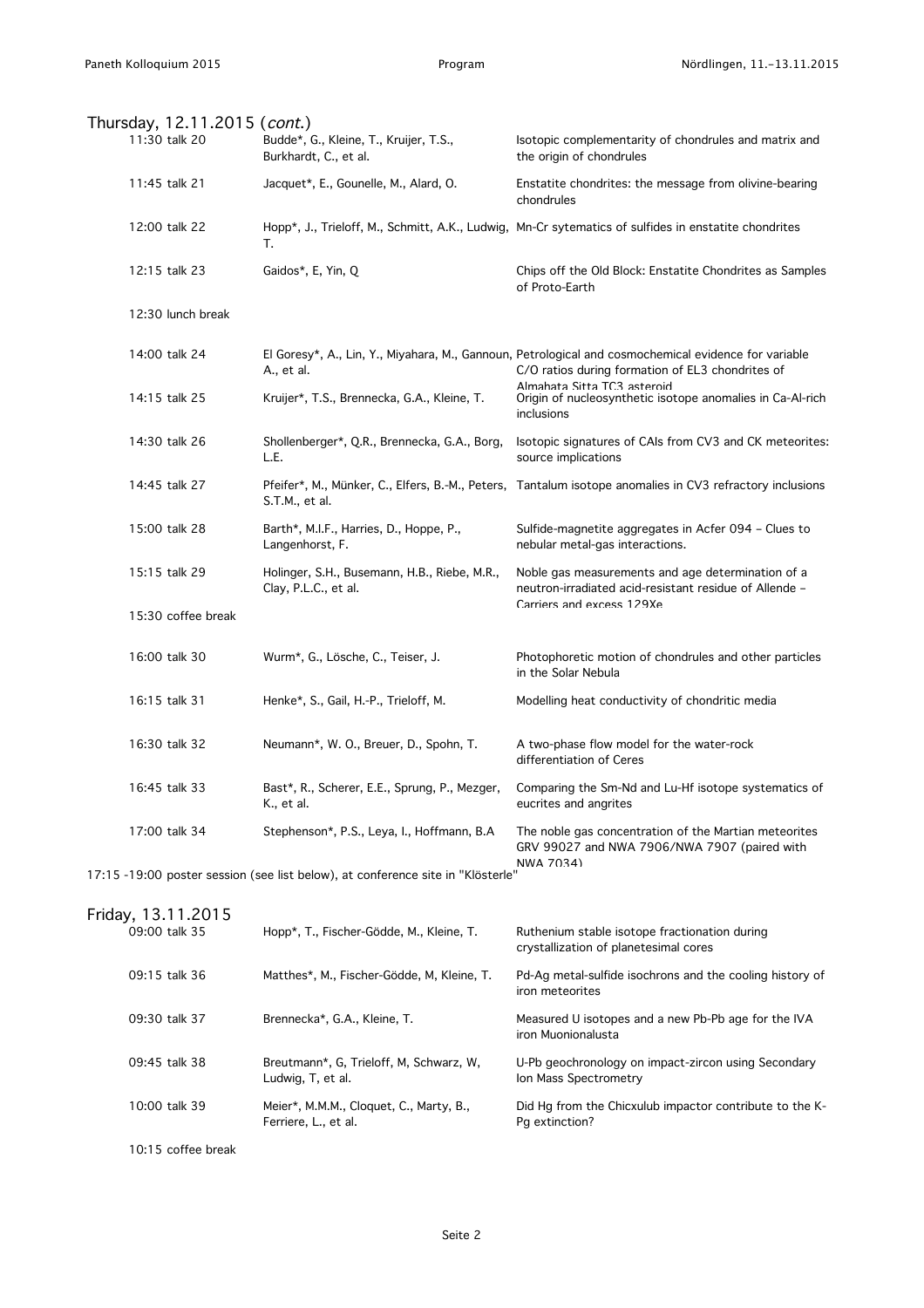|                    | Friday, 13.11.2015 (cont.) |                                                                    |                                                                                                                |
|--------------------|----------------------------|--------------------------------------------------------------------|----------------------------------------------------------------------------------------------------------------|
|                    | 10:45 talk 40              | Avice, G., Wieler*, R., Meier, M.M.M., Marty,<br>B., et al.        | A comprehensive study of noble gases and nitrogen in a<br>diamond-rich pebble from Egypt                       |
|                    | 11:00 talk 41              | Rubie*, D.C., Laurenz, V., Jacobson, S.,<br>Morbidelli, A., et al. | Accreted metal did not strip Earth's mantle of HSEs<br>during core formation                                   |
|                    | 11:15 talk 42              | Laurenz*, V., Rubie, D.C., Frost, D.J.,<br>Jacobson, S., et al.    | The significance of sulfur for the highly siderophile<br>element budget of the Earth's mantle                  |
|                    | 11:30 talk 43              | Posner*, E.S., Rubie, D.C., Frost, D.J., VI?ek,<br>V., et al.      | High P-T experiments and first principles calculations of<br>Si, O, Cr diffusion in liquid iron                |
|                    | 11:45 announcement         | C. Münker                                                          | SPP 1833: Building a habitable Earth                                                                           |
|                    | 11:55 miscellaneous        | N.N.                                                               |                                                                                                                |
| ca. 12:15 farewell |                            | J. Zipfel                                                          |                                                                                                                |
|                    | Poster presentations       |                                                                    |                                                                                                                |
|                    | poster 1                   | Pakhomova, A.P., et al.                                            | Deformation of water ice VI: a single-crystal X-ray<br>diffraction study                                       |
|                    | poster 2                   | Mohr, P., et al.                                                   | T-dependent far infrared to millimeter wave opacity<br>measurements of interstellar dust analogs               |
|                    | poster 3                   | Tamanai, A., et al.                                                | Optical Properties of Non-Stoichiometric Amorphous Mg-<br><b>Fe Silicates</b>                                  |
|                    | poster 4                   | Vogt, M., et al.                                                   | Volatile composition of Cosmic Spherules                                                                       |
|                    | poster 5                   | Horstmann, M., et al.                                              | CM chondrite aqueous alteration - chemical and oxygen<br>isotope constraints from calcite                      |
|                    | poster 6                   | Patzek, M. and Bischof, A.                                         | Characterization of new volatile-rich clasts found in<br>brecciated chondrites and achondrites                 |
|                    | poster 7                   | Kadlag, Y.                                                         | Heterogeneity of the Cr isotopes in physically separated<br>components of the Allende CV3 chondrite.           |
|                    | poster 8                   | Cerny, A.C., et al.                                                | Chondrules in ordinary chondrites - textural analysis of<br>droplets in the size range of 1-3 mm               |
|                    | poster 9                   | Gerber, S., et al.                                                 | Determining the titanium isotope composition of single<br>chondrules from the Allende meteorite                |
|                    | poster 10                  | Riebe, M., et al.                                                  | Cosmic ray exposure ages of individual chondrules from<br>Murchison (CM).                                      |
|                    | poster 11                  | Harries, D. and Barth, M.I.F.                                      | Metal-related mineral assemblages as probes into<br>protoplanetary gas-solid interactions - first experimental |
|                    | poster 12                  | Schleiting, M.S and Bischoff, A.                                   | results<br>Brecciation of LL chondrites                                                                        |
|                    | poster 13                  | Hoffmann, V.A., et al.                                             | Almahata Sitta meteorite - the Space Rosetta Stone                                                             |
|                    | poster 14                  | Fischer, C., et al.                                                | Thermal consequences of planetesimal impacts on<br>meteoritic parent bodies                                    |
|                    | poster 15                  | Neumann, W.O., et al.                                              | Effects of accretion and compaction on the evolution<br>and structure of Ceres                                 |
|                    | poster 16                  | Mikouchi, T., et al.                                               | Raman spectroscopical investigations on returned<br>particles from the asteroid Itokawa (JAXA Hayabusa         |
|                    | poster 17                  | Morlok, A., et al.                                                 | mission).<br>Synthetic glass as analog for planetary infrared studies<br>of Mercury                            |